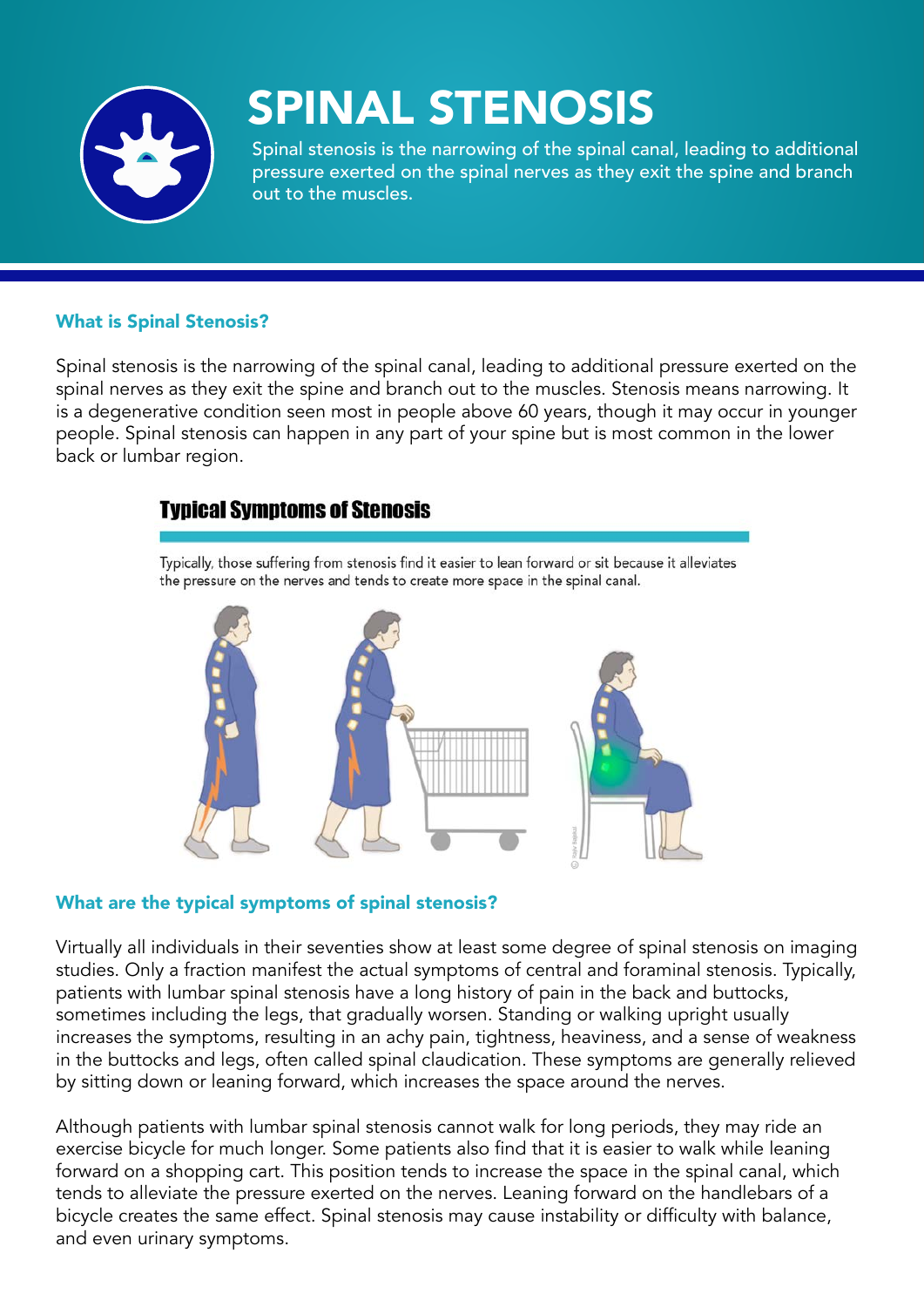Most patients with spinal stenosis typically experience pain along a nerve on the side of the leg which reduces on resting or leaning forward. A physical examination can be inconclusive in patients with spinal stenosis. It is essential to make sure the patient does not have underlying vascular problems and rule out associated hip problems that can give rise to similar symptoms.

#### What causes spinal stenosis?

The cause of the narrowing of the central canal and the intervertebral foramina is due to a bulging disc, enlargement of the facet joints or simply thickening of ligaments. Trauma, spinal fractures, or previous spinal surgery can result in temporary constriction of the spinal canal, causing spinal stenosis.

#### Why does it happen?

Spinal stenosis is a painful spinal condition due to the degeneration of the vertebral joints. The spinal canal is a hollow tube that houses the spinal nerves. Each nerve exits the spine from both sides of a particular vertebra, branching out to a specific part of the body. Narrowing of the spinal canal exerts more pressure on the nerve, resulting in inflammation of blood vessels and pain along the affected nerve path.

Vertebral facet joints tend to get larger with age. This process is the body's attempt to decrease the stress per unit area across a degenerated joint. Unfortunately, as the joint enlarges, it exerts more pressure on the nerves branching out from the spine or grow inwards to exert pressure on the nerves emerging from the spinal cord. Standing upright further decreases the space available for the nerve roots and can block blood outflow from around the nerve. Congested blood vessels then irritate the nerve and cause pain. Some people are born with a constitutionally narrow spinal canal; even a small, slipped disc in them can pinch the nerves and cause pain.

When a person rises to a standing position from lying down, there is an additional load on the intervertebral spinal disc. This load causes the spinal disc to bulge while constricting the spinal canal and the foramen. The foramina decrease in size while the nerve roots increase in diameter as you move down the spine. Hence, the lumbar spine in the lower back is most affected.

### **Causes of Stenosis**

The illustrations show a healthy spine and a spine afflicted with stenosis Pressure exerted on the spinal canal due to an underlying cause such as a compressed spinal nerve is often the cause.

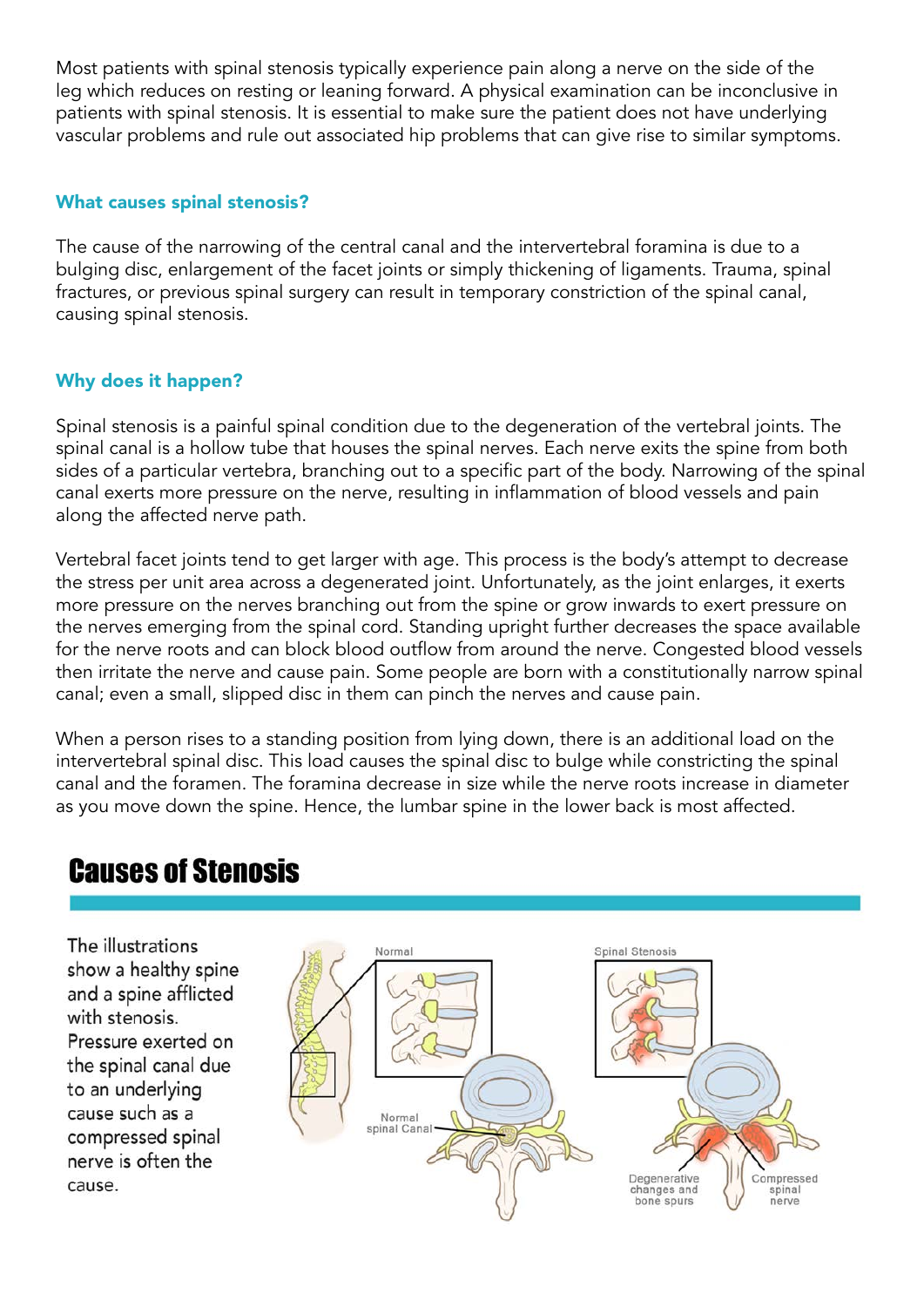#### What are the common risk factors for spinal stenosis?

Most people suffering from spinal stenosis are over the age of 50 years. Spinal stenosis in younger people is less likely due to degenerative issues. There are other causes such as trauma, congenital spinal deformities such as scoliosis, and genetic disease. Thorough diagnosis using spinal imaging helps identify underlying causes.

#### What are the Complications of Spinal Stenosis?

Though rare, untreated severe spinal stenosis may progress and cause permanent:

- Numbness
- Weakness
- Balance problems
- Incontinence of the bladder
- Paralysis in worst-case scenarios

## **Lumbar Spinal Stenosis seen on a MRI**



#### What are the Treatment Modalities for Spinal Stenosis?

Ideally, patients start with conventional pain relief treatments, and we only recommend minimally invasive treatments if the pain is not alleviated.

#### (i) Non-Operative Treatments:

Injections of various kinds around the nerves can help provide temporary pain relief. Physiotherapy to improve core strength (with massage, ultrasound, TENS, acupuncture, biofeedback, hot or cold packs, traction, or manipulation) can offer symptomatic relief of nerve pain. Unfortunately, such treatments rarely help with claudication or discomfort that worsens on walking. Osteopathy/Chiropractic care/ Pilates

(ii) Minimally Invasive Treatments- Nerve root block (transforaminal injections): Improvement of leg pain after injection of anaesthetic is suggestive of lateral recess stenosis.